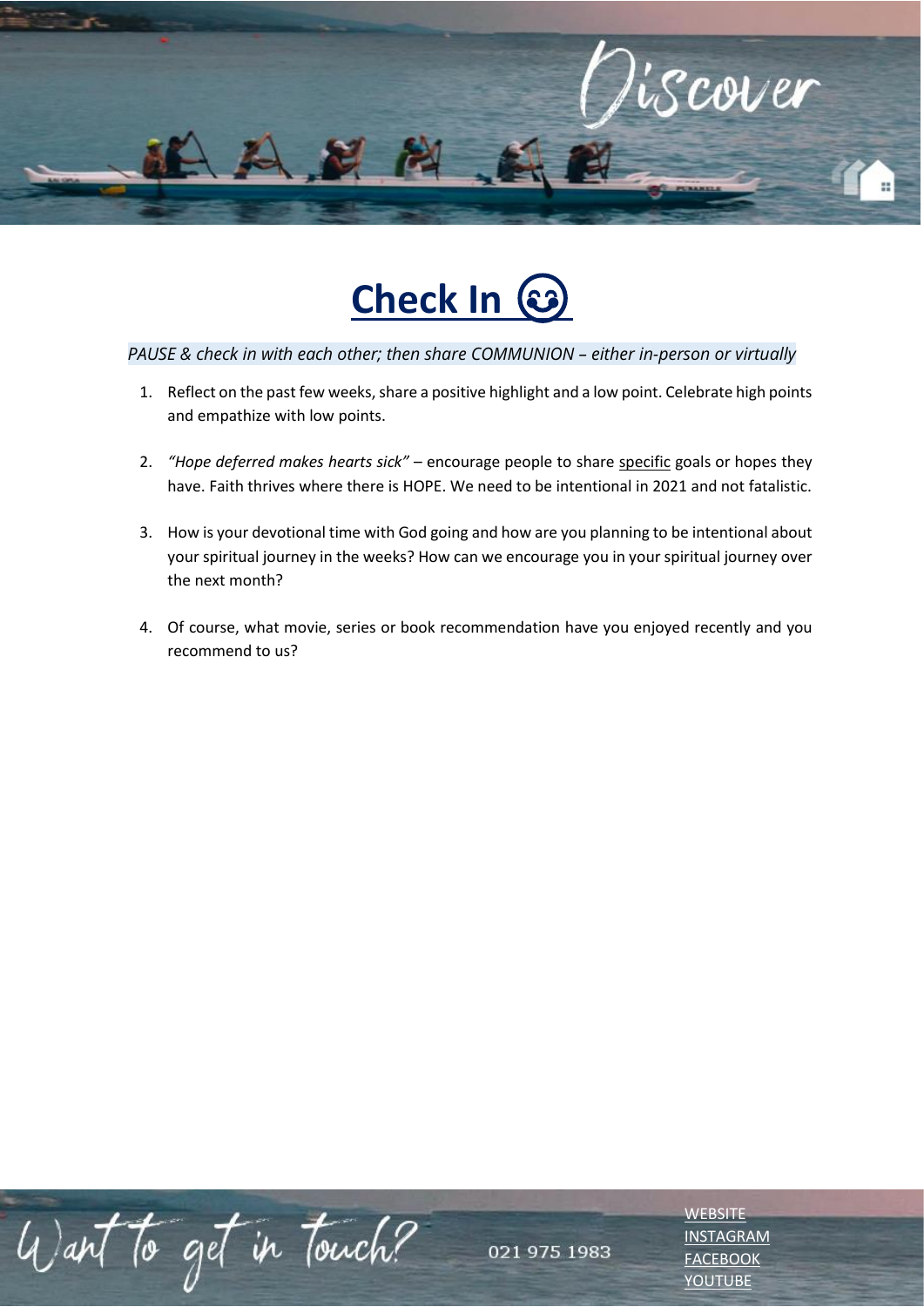



# **Take Communion Together**

Taking Communion together is the GREATEST symbol of our relationship to one another in the Body of Christ, his church. It visibly demonstrates that we belong to each other as brothers and sisters in God's family.

> **[WEBSITE](http://www.escc.co.za/)** [INSTAGRAM](https://www.instagram.com/esccdurbanville/) **[FACEBOOK](https://www.facebook.com/escc.za)** [YOUTUBE](https://www.youtube.com/c/ESCCDurbanvilleV)

**How to ….**

#### **1. Find a song to play to prepare your heart for Body and Blood of Jesus**

#### **2. Read Scripture and Pray**

Want to get in touch?

### **Matthew 26:26-28**

*"While they were eating, Jesus took bread, and when he had given thanks, he broke it and gave it to his disciples, saying, 'Take and eat; this is my body.' Then he took a cup, and when he had given thanks, he gave it to them, saying, 'Drink from it, all of you. This is my blood of the covenant, which is poured out for many for the forgiveness of sins.'"*

Dear God, quiet my heart and mind as I remember your sacrifice today. In the midst of my fears and worries, focus my attention on your Son, Jesus, and the salvation he offers through his death on the cross. Thank you for the gift of life. You alone are worthy of all my worship and praise, and I love you! In Jesus' name, amen.

#### *Isaiah 53:4–5*

*"Surely he took up our pain and bore our suffering, yet we considered him punished by God, stricken by him, and afflicted. But he was pierced for our transgressions, he was crushed for our iniquities; the punishment that brought us peace was on him, and by his wounds we are healed."*

021 975 1983